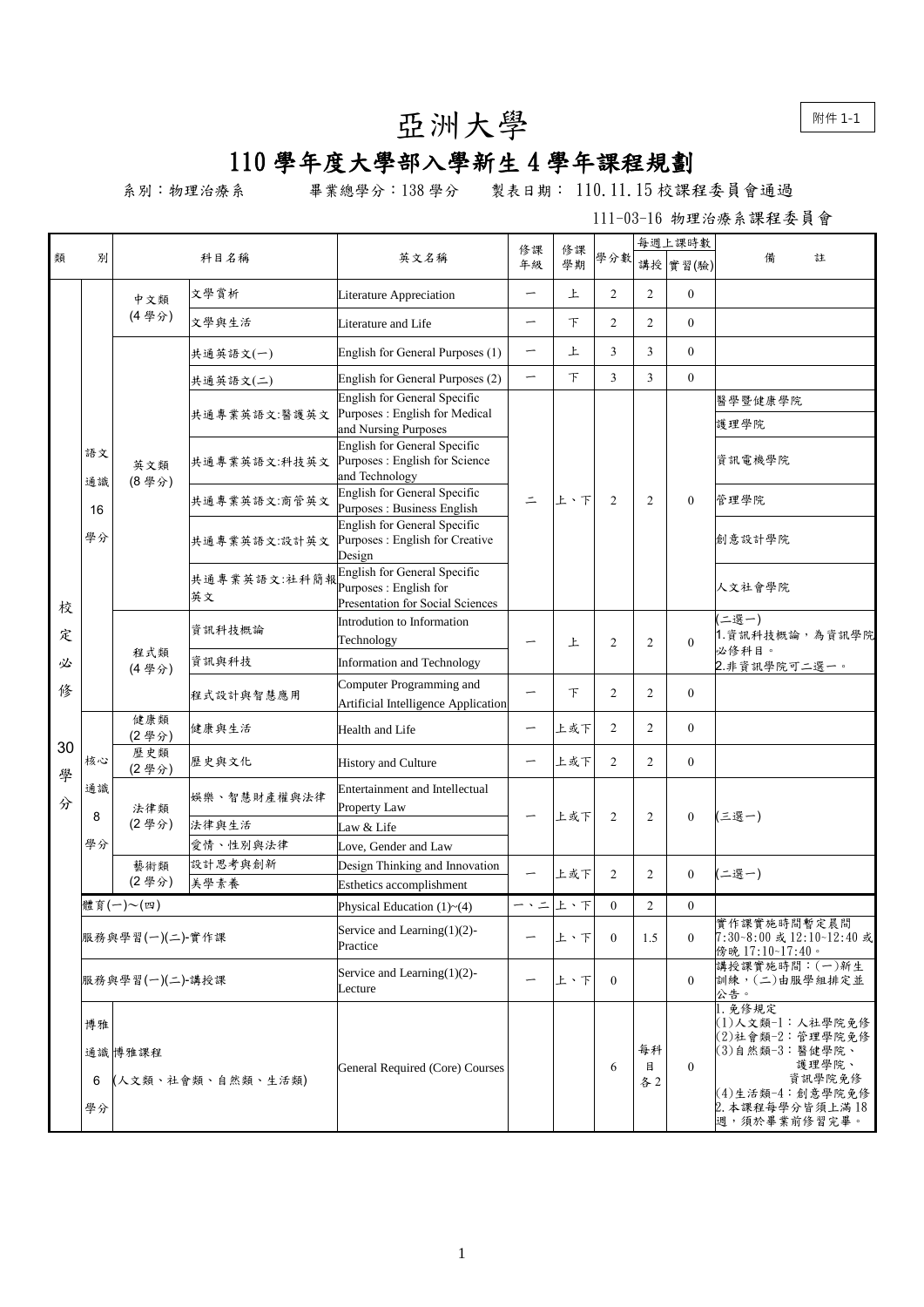| 類 | 別 | 科目名稱                | 英文名稱                                     | 修課<br>年級 | 修課<br>學期 |  | 每週上課時數<br>+ + 學分數 講授 實習(驗) |                                                                                                                                        | 註 |
|---|---|---------------------|------------------------------------------|----------|----------|--|----------------------------|----------------------------------------------------------------------------------------------------------------------------------------|---|
|   |   | 通識涵養教育<br>(不納入畢業學分) | General Literacy Series (non-<br>credit) | 一~四      |          |  |                            | 通識涵養教育」為通識教<br>育必修,大學日間部須於在<br>學期間至少參與8次,符合<br>素養:健康2次、關懷2<br> 次、創新2次、卓越2次,<br>成績以 P/F(通過/不通過)計<br>分,通過者以1學分計;惟<br>不納入通識選修及最低畢業<br>學分。 |   |

|            | 普通心理學         | <b>General Psychology</b>                                   | -        | 上      | $\overline{2}$ | 2              | $\boldsymbol{0}$ |      |
|------------|---------------|-------------------------------------------------------------|----------|--------|----------------|----------------|------------------|------|
|            | 普通生物學         | <b>General Biology</b>                                      | —        | 上      | 2              | 2              | $\mathbf{0}$     |      |
| 以院為教學      | 大體解剖學(一)      | Gross Anatomy(I)                                            | -        | 下      | 2              | 2              | $\boldsymbol{0}$ |      |
| 核心課程<br>13 | 大體解剖學實驗(一)    | Gross Anatomy Laboratory(I)                                 | -        | $\top$ | 1              | 0              | $\overline{c}$   |      |
| 學分         | 生理學           | Physiology                                                  |          | 下      | 4              | 4              | $\mathbf{0}$     |      |
|            | 大體解剖學(二)      | Gross Anatomy (II)                                          | $\equiv$ | 上      | 1              | 1              | $\mathbf{0}$     |      |
|            | 大體解剖學實驗(二)    | Gross Anatomy Laboratory (II)                               | $\equiv$ | 上      | $\mathbf{1}$   | 0              | 2                |      |
|            | 物理治療導論        | Introduction to Physical Therapy                            |          | 上      | 2              | 2              | $\boldsymbol{0}$ |      |
|            | 肌動學           | Kinesiology                                                 | $\equiv$ | 上      | 2              | 2              | $\boldsymbol{0}$ |      |
|            | 基礎物理治療學 (一)   | Fundamental Techniques in Physical<br>Therapy (I)           | $\equiv$ | 上      | 1              | 1              | $\boldsymbol{0}$ |      |
|            | 基礎物理治療學實習 (一) | Fundamental Techniques in Physical<br>Therapy (I)           | $\equiv$ | 上      | $\mathbf{1}$   | 0              | $\overline{c}$   | 校內實習 |
| 糸          | 物理因子學         | Physical Agents                                             | $\equiv$ | 上      | $\mathbf{1}$   | $\mathbf{1}$   | $\boldsymbol{0}$ |      |
| 核          | 物理因子學實習       | Physical Agents Practice                                    | $\equiv$ | 上      | 1              | $\Omega$       | $\overline{2}$   | 校內實習 |
| 心          | 兒童發展評估學       | Development and Evaluation of<br>Children                   | $\equiv$ | $\top$ | 2              | 2              | $\boldsymbol{0}$ |      |
| 學          | 操作治療學         | <b>Manual Therapy</b>                                       | $\equiv$ | $\top$ | $\mathbf{1}$   | $\mathbf{1}$   | $\mathbf{0}$     |      |
| 程          | 操作治療學實習       | <b>Manual Therapy Practice</b>                              | $\equiv$ | $\top$ | 1              | 0              | $\overline{2}$   | 校內實習 |
| 43<br>學    | 物理治療行政管理學     | Physical Therapy<br>Administration management               | $\equiv$ | $\top$ | 1              | $\mathbf{1}$   | $\boldsymbol{0}$ |      |
| 分          | 物理治療倫理學       | Physical Therapy Ethics                                     | $\equiv$ | $\top$ | 1              | $\mathbf{1}$   | $\mathbf{0}$     |      |
| $^{+}$     | 生物力學          | <b>Biomechanics</b>                                         | $\equiv$ | $\top$ | 2              | 2              | $\boldsymbol{0}$ |      |
| 36         | 基礎物理治療學(二)    | Fundamental Techniques in Physical<br>Therapy (II)          | $\equiv$ | $\top$ | 1              | $\mathbf{1}$   | $\boldsymbol{0}$ |      |
| 學<br>分     | 基礎物理治療學實習(二)  | Fundamental Techniques in Physical<br>Therapy Practice (II) | $\equiv$ | $\top$ | $\mathbf{1}$   | 0              | $\overline{c}$   | 校內實習 |
| 實          | 公共衛生學         | Public Health                                               | $\equiv$ | 下      | $\overline{c}$ | $\overline{c}$ | $\boldsymbol{0}$ |      |
| 習          | 運動生理學         | <b>Exercise Physiology</b>                                  | $\equiv$ | $\top$ | $\mathbf{1}$   | 1              | 0                |      |
|            | 復健醫學概論        | Introduction to Rehabilitation<br>Medicine                  | $\equiv$ | 上      | $\overline{2}$ | 2              | $\boldsymbol{0}$ |      |
|            | 神經物理治療學(一)    | Neurological Physical Therapy (I)                           | $\equiv$ | 上      | $\overline{2}$ | $\overline{2}$ | $\boldsymbol{0}$ |      |
|            | 神經物理治療學實習(一)  | Neurological Physical Therapy<br>Practice (I)               | $\equiv$ | 上      | $\mathbf{1}$   | 0              | $\overline{c}$   | 校內實習 |
|            | 骨科物理治療學(一)    | Orthopedic Physical Therapy (I)                             | 三        | 上      | $\overline{2}$ | 2              | $\boldsymbol{0}$ |      |
|            | 骨科物理治療學實習(一)  | Orthopedic Physical Therapy<br>Practice (I)                 | $\equiv$ | 上      | $\mathbf{1}$   | 0              | $\sqrt{2}$       | 校內實習 |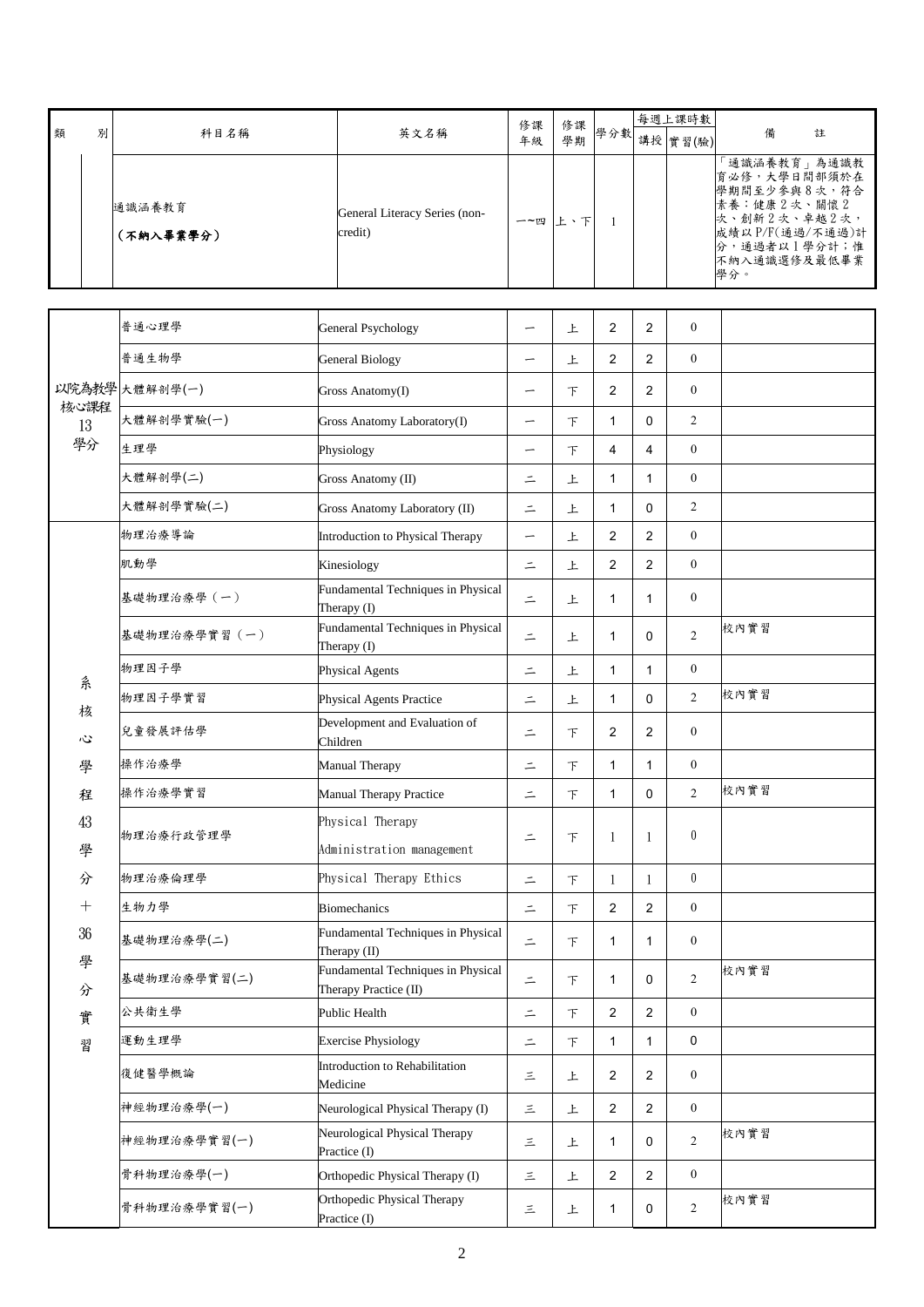|                  |          | 心肺物理治療學      | Cardiopulmonary Physical Therapy                      | 三        | 上      | $\overline{2}$ | 2              | $\mathbf{0}$     |                                         |
|------------------|----------|--------------|-------------------------------------------------------|----------|--------|----------------|----------------|------------------|-----------------------------------------|
|                  |          | 心肺物理治療學實習    | Cardiopulmonary Physical Therapy<br>Practice          | 三        | 上      | 1              | 0              | 2                |                                         |
|                  |          | 小兒物理治療學      | Pediatric Physical Therapy                            | 三        | $\top$ | $\overline{2}$ | 2              | $\overline{2}$   |                                         |
|                  |          | 小兒物理治療學實習    | Pediatric Physical Therapy and<br>Practice            | 三        | $\top$ | 1              | 0              | $\overline{2}$   | 校內實習                                    |
|                  |          | 神經物理治療學(二)   | Neurological Physical Therapy (II)                    | 三        | $\top$ | $\overline{2}$ | 2              | $\boldsymbol{0}$ |                                         |
|                  |          | 神經物理治療實習(二)  | Neurological Physical Therapy<br>Practice (II)        | 三        | $\top$ | 1              | 0              | $\overline{2}$   | 校內實習                                    |
|                  |          | 骨科物理治療學(二)   | Orthopedic Physical Therapy (II)                      | $\equiv$ | $\top$ | $\overline{2}$ | 2              | $\mathbf{0}$     |                                         |
|                  |          | 骨科物理治療學實習(二) | Orthopedic Physical Therapy<br>Practice (II)          | 三        | 下      | 1              | 0              | $\overline{2}$   | 校內實習                                    |
|                  |          | 科技輔具學        | <b>Assistive Technology</b>                           | 三        | $\top$ | $\mathbf{1}$   | $\mathbf{1}$   | $\mathbf{0}$     |                                         |
|                  |          | 科技輔具學實習      | <b>Assistive Technology Practice</b>                  | 三        | $\top$ | $\mathbf{1}$   | $\mathbf 0$    | $\overline{2}$   | 校內實習                                    |
|                  |          | 機能再教育及實習     | Functional Re-education and Practice                  | 三        | $\top$ | $\overline{2}$ | 1              | $\overline{2}$   |                                         |
|                  |          | 內科學概論        | Introduction to Internal Medicine                     | 三        | 上      | 1              | 1              | $\boldsymbol{0}$ |                                         |
|                  |          | 外科學概論        | Introduction to Surgery                               | $\equiv$ | 上      | 1              | $\mathbf{1}$   | $\mathbf{0}$     |                                         |
|                  |          | 物理治療實證醫學     | Evidence-Based Medicine in<br>Physical Therapy        | 三        | $\top$ | 1              | 1              | $\boldsymbol{0}$ |                                         |
|                  |          | 物理治療專論       | Seminar on Physical Therapy                           | 四        | 上      | $\mathbf{1}$   | $\mathbf{1}$   | $\mathbf{0}$     |                                         |
|                  |          | 神經物理治療總論     | A review of Neurological Physical<br>Therapy          | 四        | $\top$ | 1              | 1              | $\mathbf{0}$     |                                         |
|                  |          | 骨科物理治療總論     | A review of Orthopedic Physical<br>Therapy            | 四        | 下      | 1              | 1              | $\boldsymbol{0}$ |                                         |
|                  |          | 心肺物理治療總論     | A review of Cardiopulmonary<br>Physical Therapy       | 四        | 下      | $\mathbf{1}$   | 1              | $\boldsymbol{0}$ |                                         |
|                  |          | 小兒物理治療總論     | A review of Pediatric Physical<br>Therapy             | 四        | $\top$ | 1              | $\mathbf{1}$   | $\boldsymbol{0}$ |                                         |
|                  |          | 臨床見習(一)      | Clinical Observation(I)                               | $\equiv$ | 上      | $\mathbf{1}$   | $\mathbf 0$    | 3                | 校外實習                                    |
|                  |          | 臨床見習(二)      | Clinical Observation (II)                             | $\equiv$ | $\top$ | 1              | $\mathbf 0$    | $\overline{3}$   | 校外實習                                    |
|                  |          | 臨床實習(一)      | Clinical Internship (I)                               | 四        | 上      | 4              | $\mathsf 0$    | 14               | 校外實習 擋修<br>{需先修, 肌動學、操作治療               |
|                  |          | 臨床實習(二)      | Clinical Internship (II)                              | 四        | 上      | 4              | $\mathsf 0$    | 14               | 學、操作治療學實習、神經物                           |
|                  |          | 臨床實習(三)      | Clinical Internship (III)                             | 四        | 上      | 4              | $\mathbf 0$    | 14               | 理治療學(一)(二)、神經物<br>理治療學實習(一)(二)、骨        |
|                  |          | 臨床實習(四)      | Clinical Internship (IV)                              | 四        | 下      | 4              | $\mathbf 0$    | 14               | 科物理治療學(一)(二)、骨                          |
|                  |          | 臨床實習(五)      | Clinical Internship (V)                               | 四        | $\top$ | 4              | 0              | 14               | 科物理治療學實習<br>(一)(二)、心肺物理治療學、             |
|                  |          | 臨床實習(六)      | Clinical Internship (VI)                              | 四        | $\top$ | 4              | 0              | 14               | 心肺物理治療學實習、小兒<br>物理治療學及小兒物理治療<br>學實習等課程} |
| 糸                |          | 物理治療生涯規劃     | Career Planning in Physical Therapy                   | -        | 上      | $\mathbf{1}$   | $\mathbf{1}$   | $\boldsymbol{0}$ |                                         |
| 專<br>業<br>選<br>俢 | 物理<br>治療 | 健康活動設計與執行    | Design and Performance of Health<br><b>Activities</b> | -        | $\top$ | 2              | $\overline{2}$ | $\boldsymbol{0}$ |                                         |
| 學                | 與長       | 長期照護物理治療     | Long-Term Care and Physical                           | $\equiv$ | 上      | $\mathbf{2}$   | 2              | $\overline{c}$   |                                         |